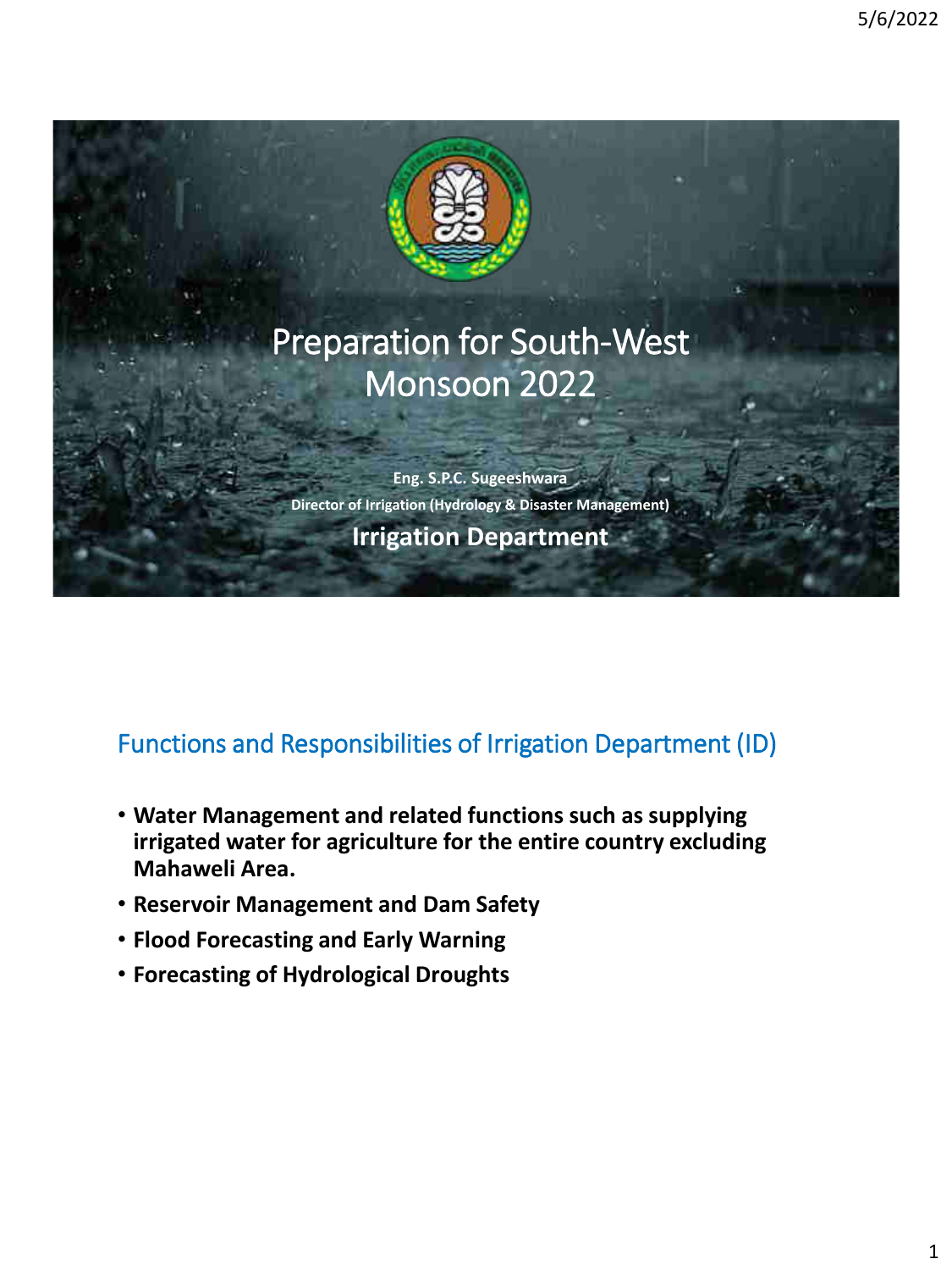





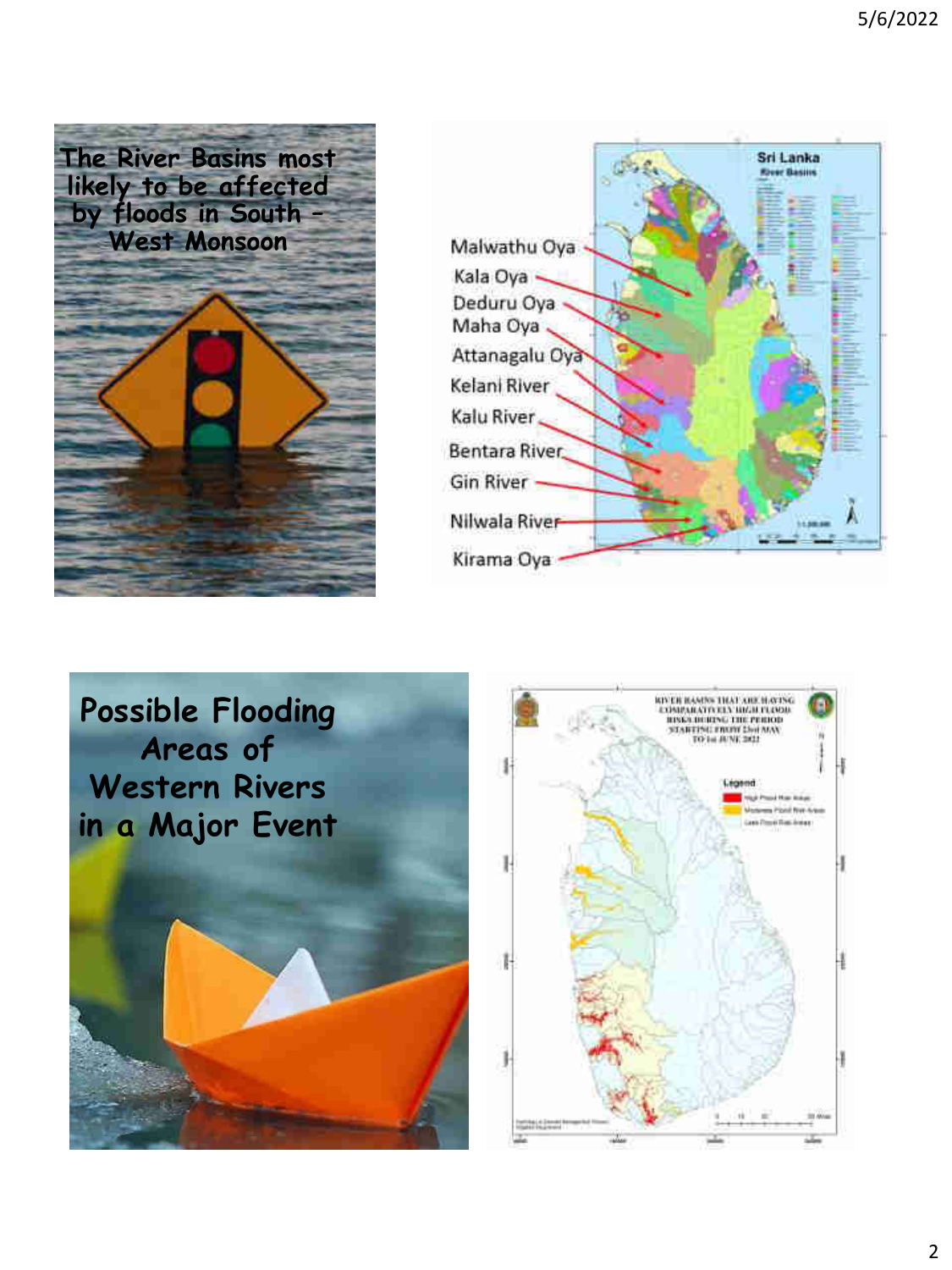

|                         | Deduru Oya : Kurunegala, Puttalam,        |
|-------------------------|-------------------------------------------|
| Attanagalu Oya: Gampaha |                                           |
| <b>Kelani River</b>     | : Colombo, Kegalle,                       |
| <b>Kalu River</b>       | : Ratnapura, Kalutara,                    |
| <b>Gin River</b>        | : Galle                                   |
| <b>Nilvala River</b>    | $\therefore$ Matara                       |
| <b>Maha Oya</b>         | : Puttalam, Kandy, Kurunagala             |
| Kirama Oya : Hambantota |                                           |
|                         | <b>Malwathu Oya: Anuradhapura, Mannar</b> |

## **Flood Monitoring System of Irrigation Department – Manual System**



• **There are 42 Manual River and Rainfall Monitoring Stations** 

• **These stations are manned on 24\*7 basis**

• **Rivers are monitored hourly and data is** 

**transferred to head office daily** • **If there is any warning from Met** 

**Department or if there is any sign of a flood, the information are transferred immediately.**

- **There are 106 Manual River and Rainfall Monitoring Stations in Automated stem.**
- **Data is transferred in each 10 minutes.**
- **The system is monitored continuously.**
- **If there is any warning from Met Department or if there is any sign of a flood, the system is monitored very closely.**

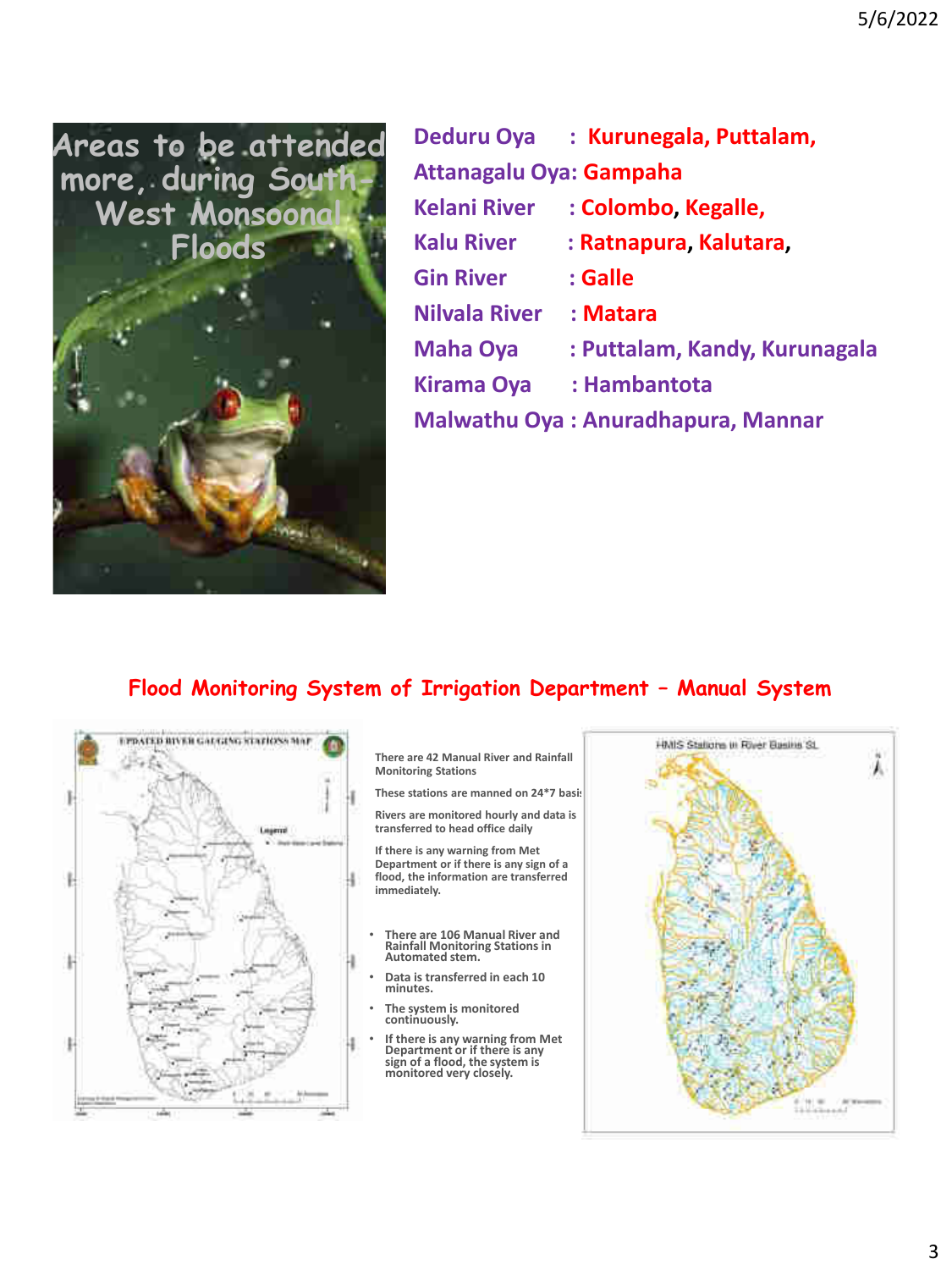

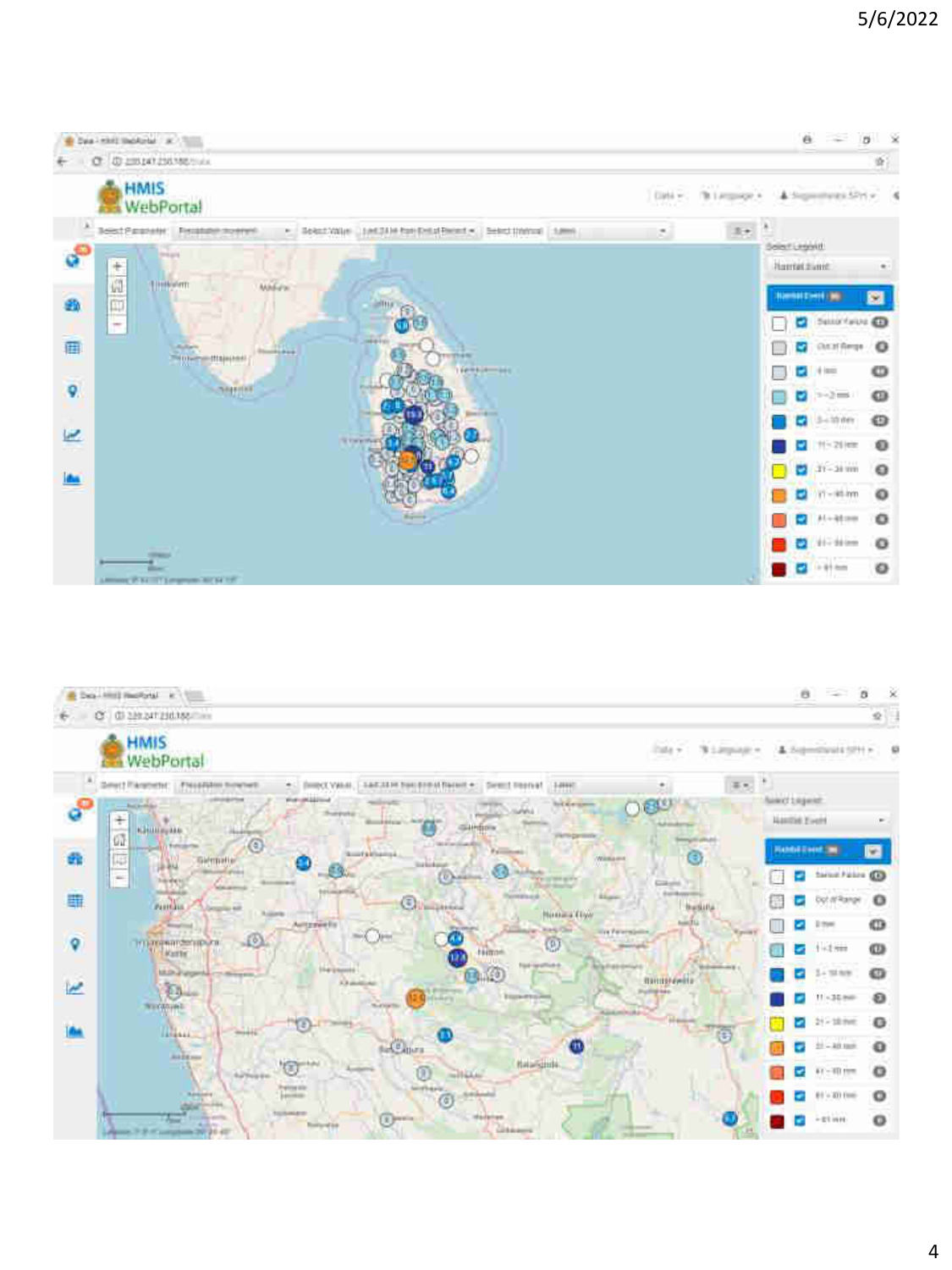## **Flood Monitoring System of Irrigation Department – Semi Automated System (Hydrology & DM Dash Board)**

- Hourly water levels and rainfall data of Manual River Gauging Stations are uploaded to a GIS web portal real time now.
- Data is transferred by Gauge Readers via mobile phones hourly.
- The system is monitored continuously.
- If there is any warning from Met Department or if there is any sign of a flood, the system is monitored very closely.
- The system is open and can visit through ID web site (www.irrigation.gov.lk)



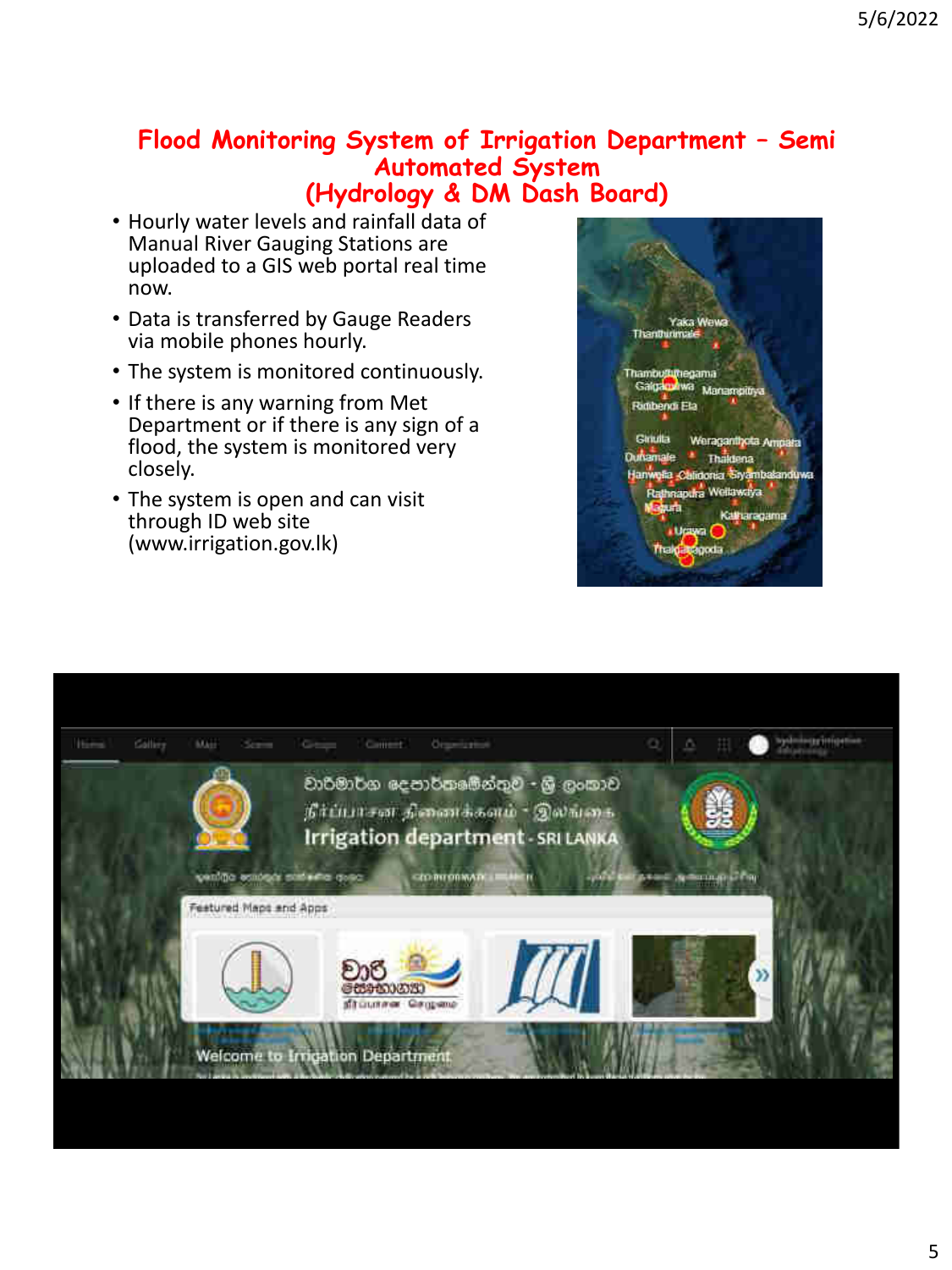

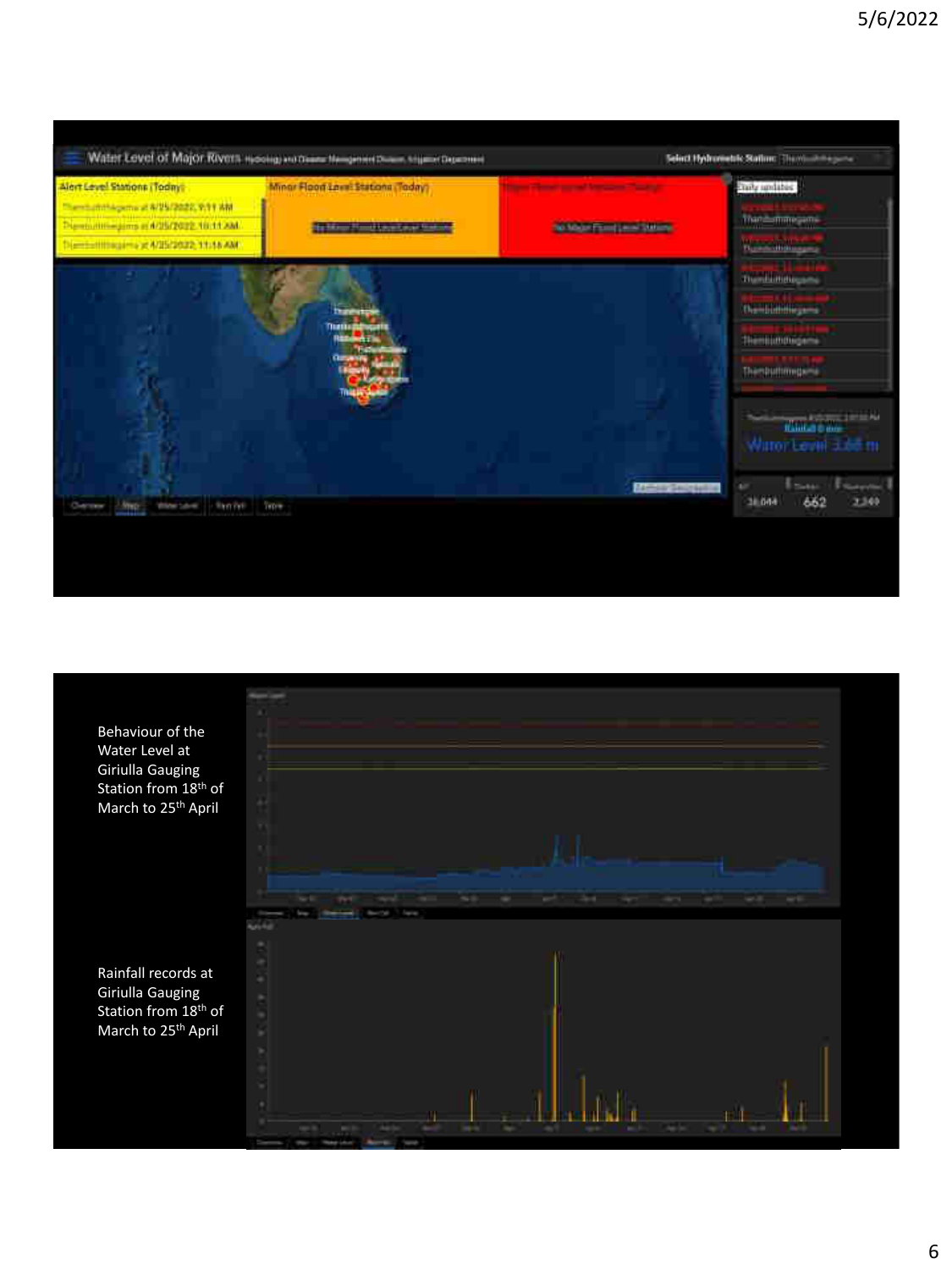|                |                   | SUMMARY OF DAYLY WATER LEVEL & STORAGE OF MAJOR RESERVOIRS |                |             |                |                  |     |
|----------------|-------------------|------------------------------------------------------------|----------------|-------------|----------------|------------------|-----|
|                | RANGE             | <b>NO OF TANKS</b>                                         | STORAGE (Acft) |             |                |                  |     |
| <b>NO</b>      |                   |                                                            | <b>GROSS</b>   | <b>DEAD</b> | <b>PRESENT</b> | <b>EFFECTIVE</b> |     |
|                |                   |                                                            |                |             |                | Acft.            | %   |
| $\mathbf{1}$   | <b>AMPARA</b>     | 9                                                          | 1,052,327      | 16,259      | 503,701        | 487,442          | 47% |
| $\overline{2}$ | ANURADAPURA       | 10                                                         | 555,566        | 27,583      | 510,067        | 482,484          | 91% |
| 3              | <b>BADULLA</b>    | $\overline{7}$                                             | 78,266         | 4,138       | 51,359         | 47,221           | 64% |
| $\overline{4}$ | <b>BATTICALOA</b> | $\overline{4}$                                             | 140,120        | 1,085       | 124,727        | 123,642          | 89% |
| 5              | <b>HAMBANTOTA</b> | 10                                                         | 378,065        | 34,172      | 262,218        | 228,046          | 66% |
| 6              | <b>GALLE</b>      | 2                                                          | 3,160          |             | 2,605          | 2,605            | 82% |
| $\overline{7}$ | <b>KANDY</b>      | 3                                                          | 28,450         | 386         | 26,738         | 26,352           | 94% |
| 8              | <b>KURUNEGALA</b> | 10                                                         | 142,381        | 5,670       | 117,348        | 111,678          | 82% |
| 9              | MONARAGALA        | 3                                                          | 44,900         | 2,640       | 29,557         | 26,917           | 64% |
|                | 10 POLONNARUWA    | $\overline{4}$                                             | 351,700        | 24,300      | 332,788        | 308,488          | 94% |
|                | 11 PUTTALAM       | $\overline{2}$                                             | 74,233         | 8,400       | 58,121         | 49,721           | 76% |
| 12             | TRINCOMALEE       | 5                                                          | 190,895        | 2,555       | 170,632        | 168,077          | 89% |
|                | 13 MANNAR         | $\overline{4}$                                             | 67.924         | 675         | 59,134         | 58,459           | 87% |
|                | <b>TOTAL</b>      | 73                                                         | 3,107,987      | 127,863     | 2,248,995      | 2,121,132        | 71% |





 $\lambda$  pa to multiply and  $\lambda$  the linear Deptember 10 Min (Fe) that first that the property of the first state and mass from the second to the state of the state of the state of the state of the state of the state of the s





Schule attorn the factor is any nothing to (

THE PERSONAL PROPERTY.



## **ddhydrology@gmail.com**